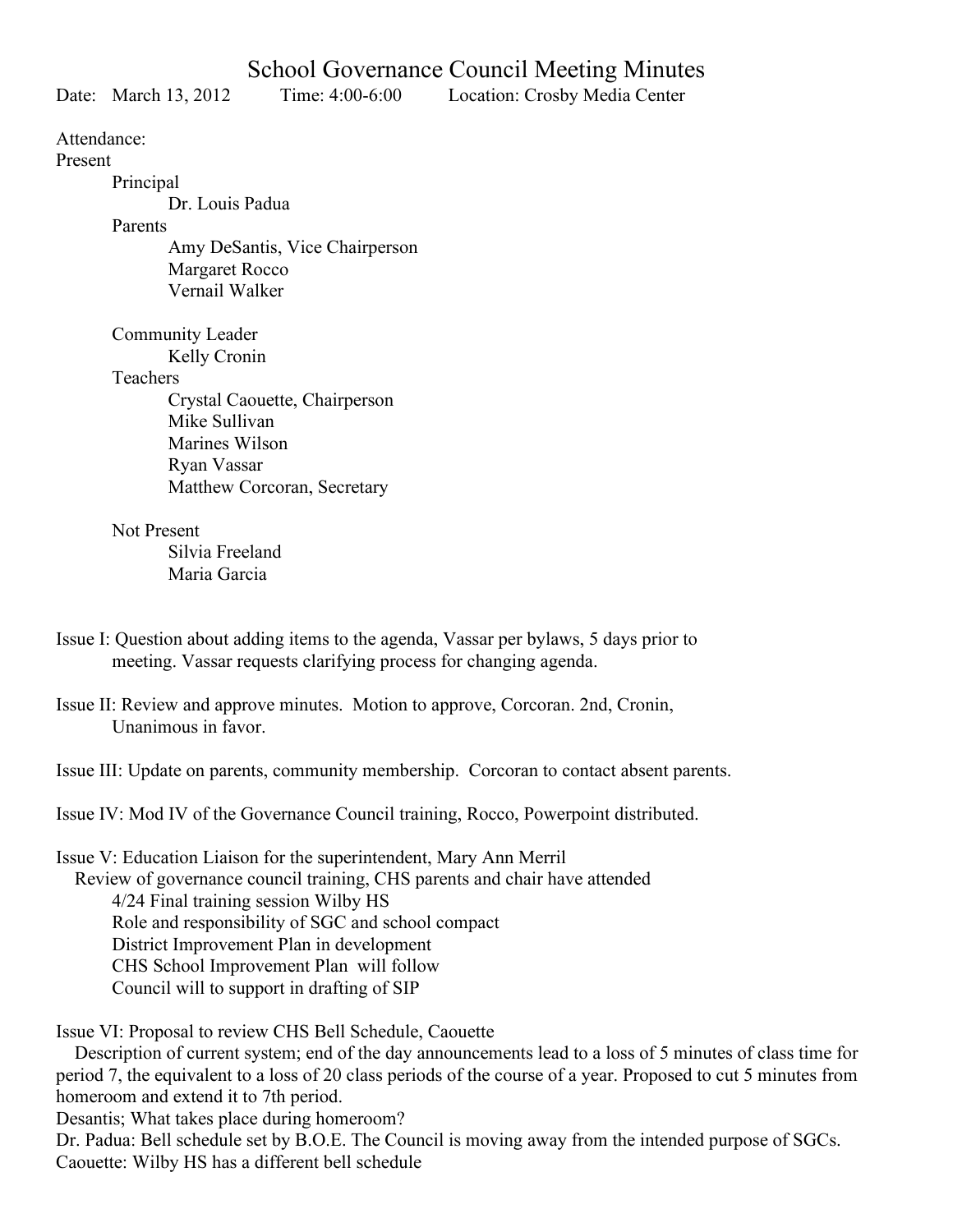Walker: Questioning use of instructional time in general, starting class on time, students engaged in class. Sullivan: Is this related to collective bargaining?

Vassar: Changing bell changes lunch schedules

Motion to advise to Dr. Padua to investigate change to bell schedule.

General dissatisfaction with motion, request for motion to be retracted.

Motion to retract, Corcoran. 2nd, Vassar

Unanimous vote in favor.

Issue VII: Student access to media center, Perez

 Many students are concerned about being able to use the library; students required to have pass from teacher stating the assignment; there are many valid reasons for using library other than assigned work.

Desantis: Son was denied access because his assignment was not specific enough

Vassar: Media center closed for CAPT

Wilson: clarify use for CAPT, appreciate people's patience.

Vassar: Teacher robo-sign passes for students

Wilson: Capacity for library is over 100

Dr. Padua: Background information: new librarian, some miscommunication problems, everything clarified at department chair meeting. NEASC said students should have more access to the library. Current policy as of department chair meeting: students allowed to enter without work assignment, using regular CHS pass. Some limitations of access for period 5 due to overcrowding.

DeSantis: Asks about donating periodicals to library

Corcoran: explains that library would appreciate donations; it does not have access to discounted rate that private individuals do; offer to put her in contact with librarian.

Vassar: Staff need to be made aware of current policy.

 Motion to recommend to announce to staff about changes to library policy, Vassar. 2nd, Perez Unanimous in favor.

Issue VIII: Student Motivation, Micah Small

 Would like to see rewards for student academic achievement, not just positive behavioral support. Wilson: teachers and departments doing own honor roll and student of the month; perhaps a rewards breakfast for students with a 90 average.

Others: General support for idea of rewarding students, possibly starting committee to do so.

Corcoran: PBIS committee already in place and effective; perhaps suggesting this to them.

Motion recommend Micah Small and Marcos Perez to PBIS committee to act as liaisons for the Council, Sullivan. 2nd, Vassar. Unanimous vote in favor.

Issue IX: Room for tutoring center, Corcoran

 9th grade math teachers have proposed setting up a tutoring center. With William Rice, district coordinator for Mathematics, they have identified computer based programs for assisting students in need of remedial support. Teachers have volunteered using duty time to act as tutors. They only need space. Multiple members of council: room 308E, JROTC room, is not currently being used.

Corcoran: We should hear from JROTC teachers about the room.

Dr. Padua: Commends math teachers for their efforts. Exploring using 308E and tech ed. Storage space Walker: Students are failing and no one provides notice. Parents need to be notified. Teachers need to reach out to parents.

Vassar: Parents should seek out that information.

Add above topic to next agenda.